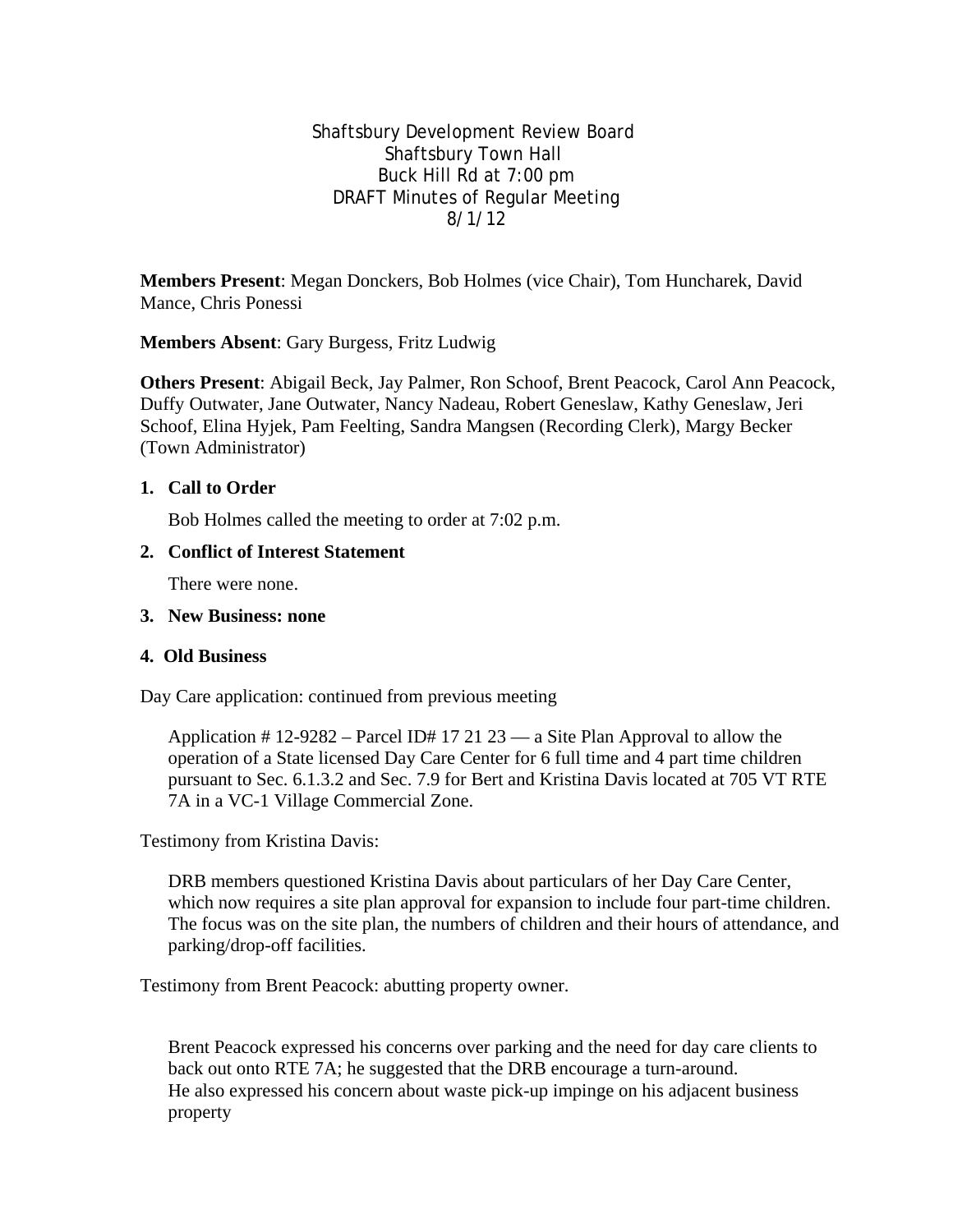Elina Hyjek: abutting property owner

She has concerns about equipment and other material in the yard, and suggests that it needs to be cleaned up for the appearance of the site and the safety of the children; she also asserted that on at least one occasion there were fourteen children in the yard, which she believes is more than are permitted. (Board members explained the by-law requirements.)

David Mance outlined the DRB's options: to visit the property, to close the hearing immediately, or to continue the hearing.

Chris Ponessi noted that the additional part-time children will be of school age and currently are siblings of the younger children, which suggests that there will be minimal impact on traffic from including them.

David Mance explained the role of the DRB in determining the details of a conditional use permit.

**MOTION:** To continue the hearing to the next meeting (in two weeks' time). Moved by David Mance, seconded by Tom Huncharek. Carried, 5-0-0.

In the interim David proposed that the DRB provide Kristina with a list of any issues that may need to be addressed and material she should provide.

# **5. Members of the Planning Commission were invited to join the table.**

Members present: Bill Pennebaker, Norm Gronning, Abigail Beck, David Spurr (Vice Chair).

**MOTION:** To recess the DRB meeting (8:00 p.m.). Moved by David Mance, seconded by Tom Huncharek. Carried, 5-0-0.

The DRB was recessed at 8:00 p.m. to accommodate interviews for the position of Zoning Administrator

Thereupon the Planning Commission assumed leadership of the joint meeting.

# **6. Executive Session**

**MOTION** To move into Executive Session for the interviews. Moved by Bill Pennebaker, seconded by Abigail Beck. Carried, 4-0-0.

The Executive session began at 8:05 p.m. and ended at 9:15 p.m.

# **7. Departure of PC members and Resumption of DRB meeting**

It was agreed that the Planning Commission would discuss the interviews at their regular meeting on August 14.

Thomas and Jane Outwater requested guidance from the DRB regarding confusion over the status of compliance with property they own on East Road. They have a certificate of